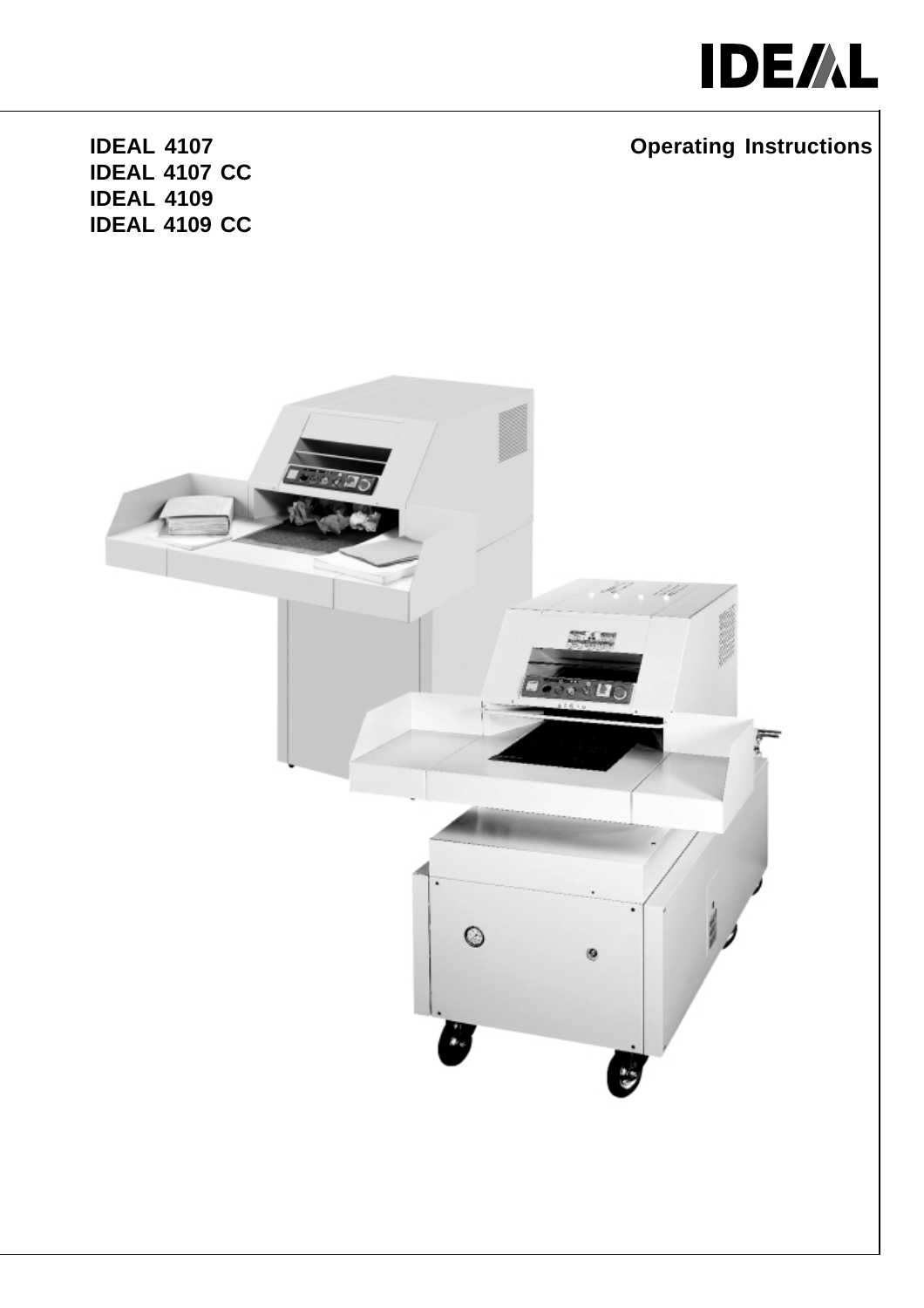**IDEAL 4107; IDEAL 4109 -**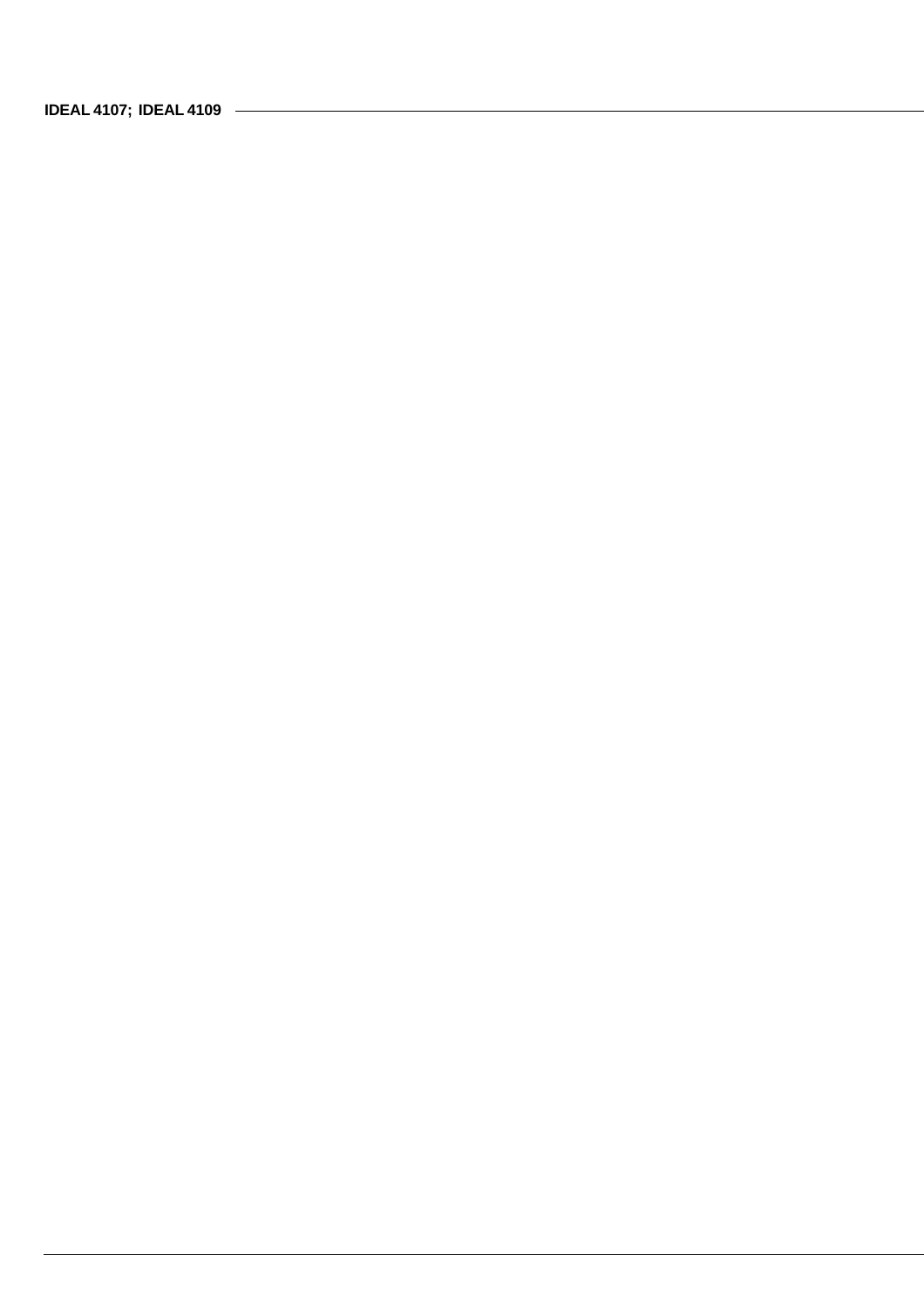# **IDE/AL**

# **Table of contents**

| 1 <sub>1</sub><br>1.1           |                                                                                                                                                                                                                      |
|---------------------------------|----------------------------------------------------------------------------------------------------------------------------------------------------------------------------------------------------------------------|
| 2.<br>2.1<br>2.2<br>2.3         |                                                                                                                                                                                                                      |
| 3.<br>3.1<br>3.2<br>3.3         | Operating elements IDEAL 4107  7<br>Operating elements IDEAL 4109  7<br>Machine stops due to overloading  8<br>Machine stops and yellow lamp (3) lights                                                              |
| 3.4                             |                                                                                                                                                                                                                      |
| 3.5<br>3.6<br>3.7<br>3.8<br>3.9 | Oiling the shredding mechanism 9<br>Replacing the plastic bag (IDEAL 4107)  9<br>Operation of baler (IDEAL 4109) 10<br>10<br>Premature ejecting of bale (IDEAL 4109)<br>14<br>Central lubrication (IDEAL 4109)<br>14 |
|                                 | 14<br>14                                                                                                                                                                                                             |
| 4.                              |                                                                                                                                                                                                                      |
| 5.                              |                                                                                                                                                                                                                      |
| 6.                              |                                                                                                                                                                                                                      |
| 7.                              | EC-declaration of conformity 17                                                                                                                                                                                      |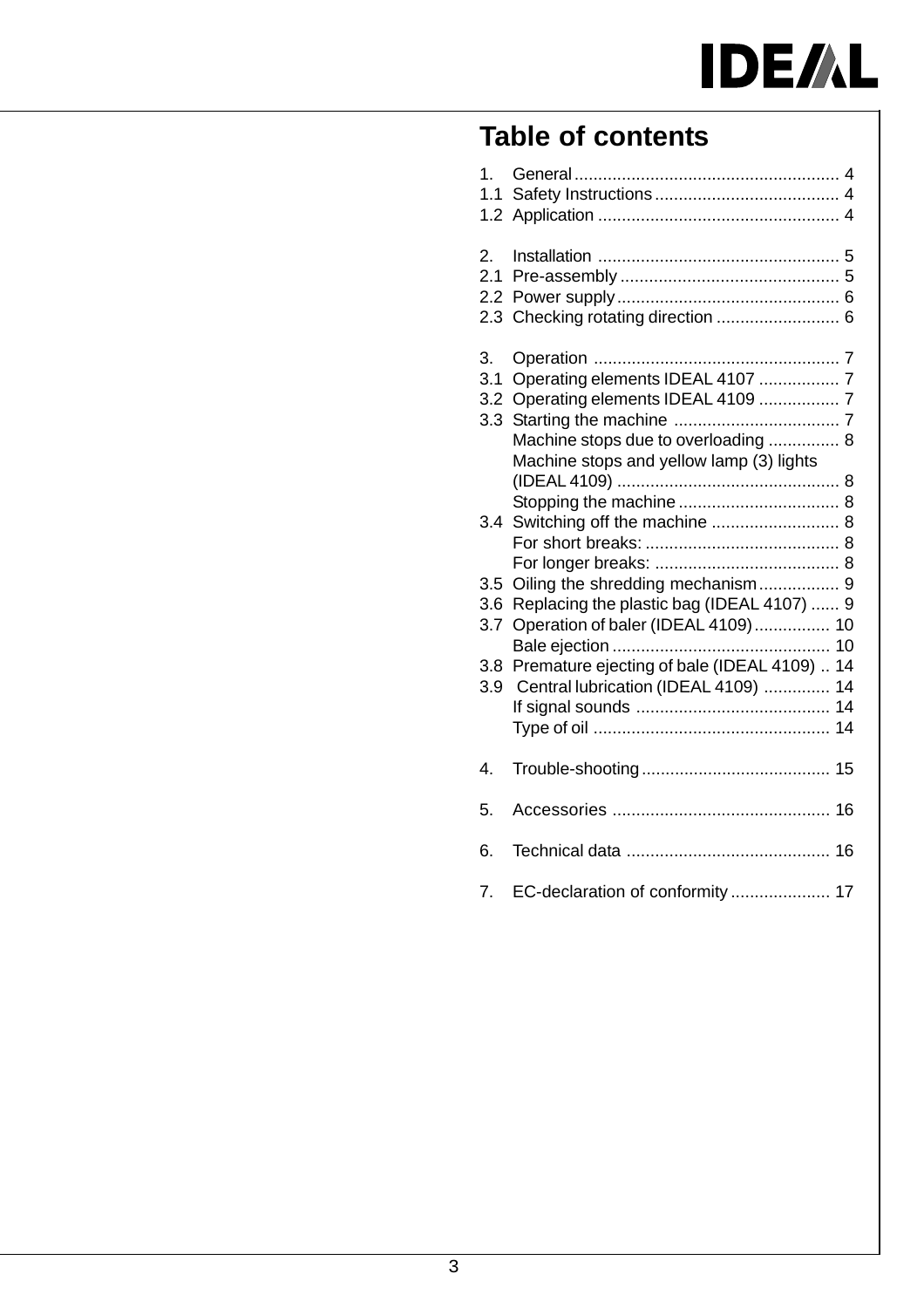

IDEAL 4107

# $\mathbf 0$  $\mathbf{o}$  $\circ$

IDEAL 4109

# **1. General**

This instruction manual will help you to learn the safe and comfortable operation of this machine. Please carefully read and observe the operating instructions and safety instructions. This information applies to both models when no reference is made. After use place the instruction manual in the pocket provided (1).

#### **1.1 Safety Instructions**  $\mathbb{R}$

#### **Danger!**

Non-compliance with the instructions may endanger persons.

#### **Warning!**

Non-compliance with the instructions may cause damage to the machine.

#### **The operating instructions must always be available for the operator.**

All components which may endanger the operator are covered by a guard or have a door. The guard is screwed on and the door has a switch.

**Operation by one person at a time only.**

#### **1.2 Application**

The machine is constructed for shredding crumpled paper, stacks of paper and cardboard boxes (including staples). Due to reasons of disposal shredding of plastic foils amongst the paper should be avoided.

#### **Danger!**

**Children must not operate the machine.**

#### **Danger!**

Do not shred any strapping materials or fluids or materials which may explode, chemically react or splinter.

#### **Warning!**

Feeding of big steel components, screws, nails or hard components will damage the cutting mechanism.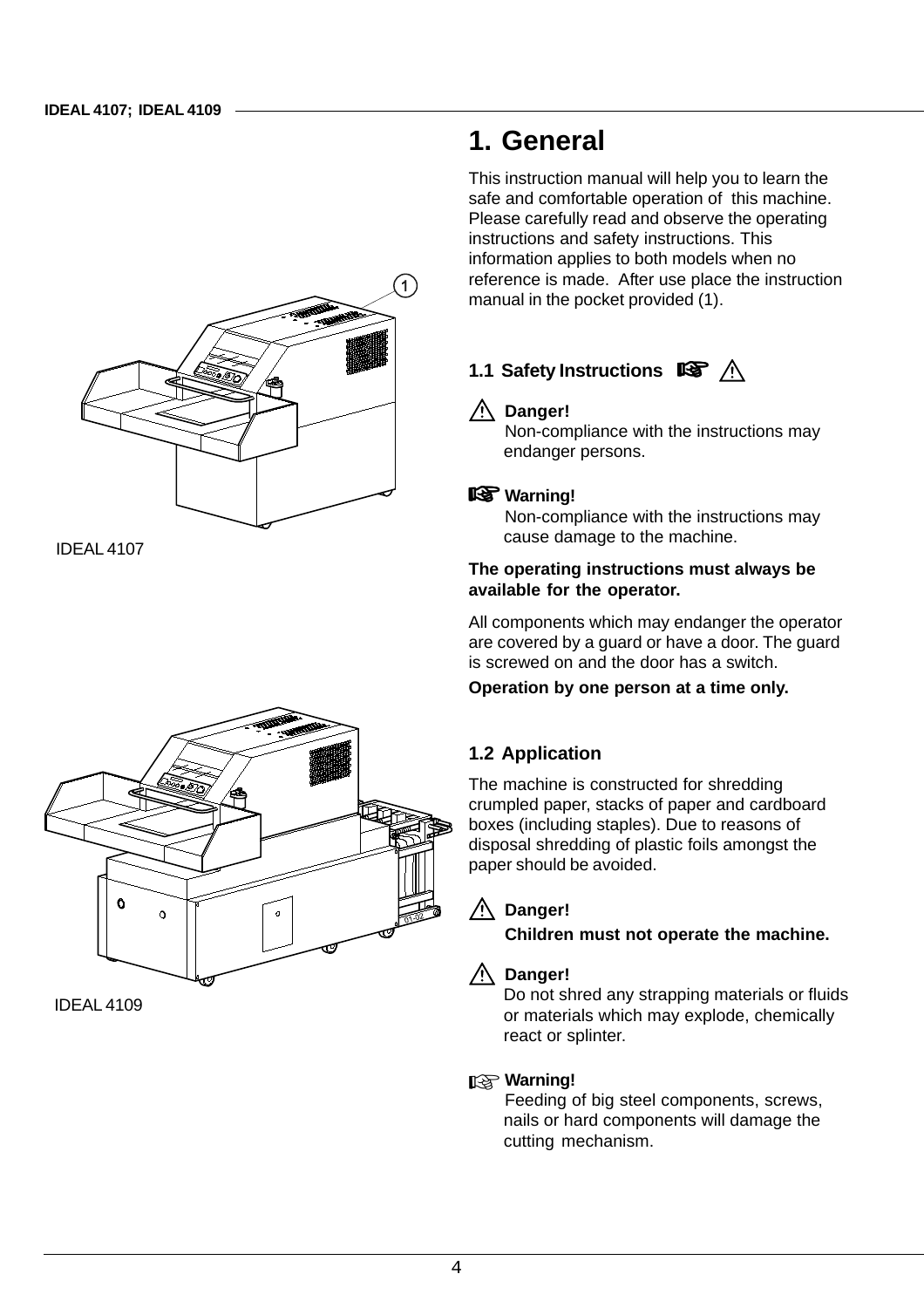





# **2. Installation**

The machine is mobile on castors. The machine must be installed on a sturdy, dry, and level floor. Oil level must be visible in the sight glass (2) IDEAL 4109 version.

#### **Danger!**

- -The machine may not be installed outside.
- Do not use in the vicinity of flammable liquids or gases.
- Do not use in humid environments.
- Protect the power cable from extreme heat, oil, and sharp edges.
- Consider the floor loading. Weight with press approx. 900 kg (1990 pounds).

#### **Warning!**

- Do not cover the ventilation slits (3).



#### **2.1 Pre-assembly**

- Fix the side tables (4) and (5) to the machine.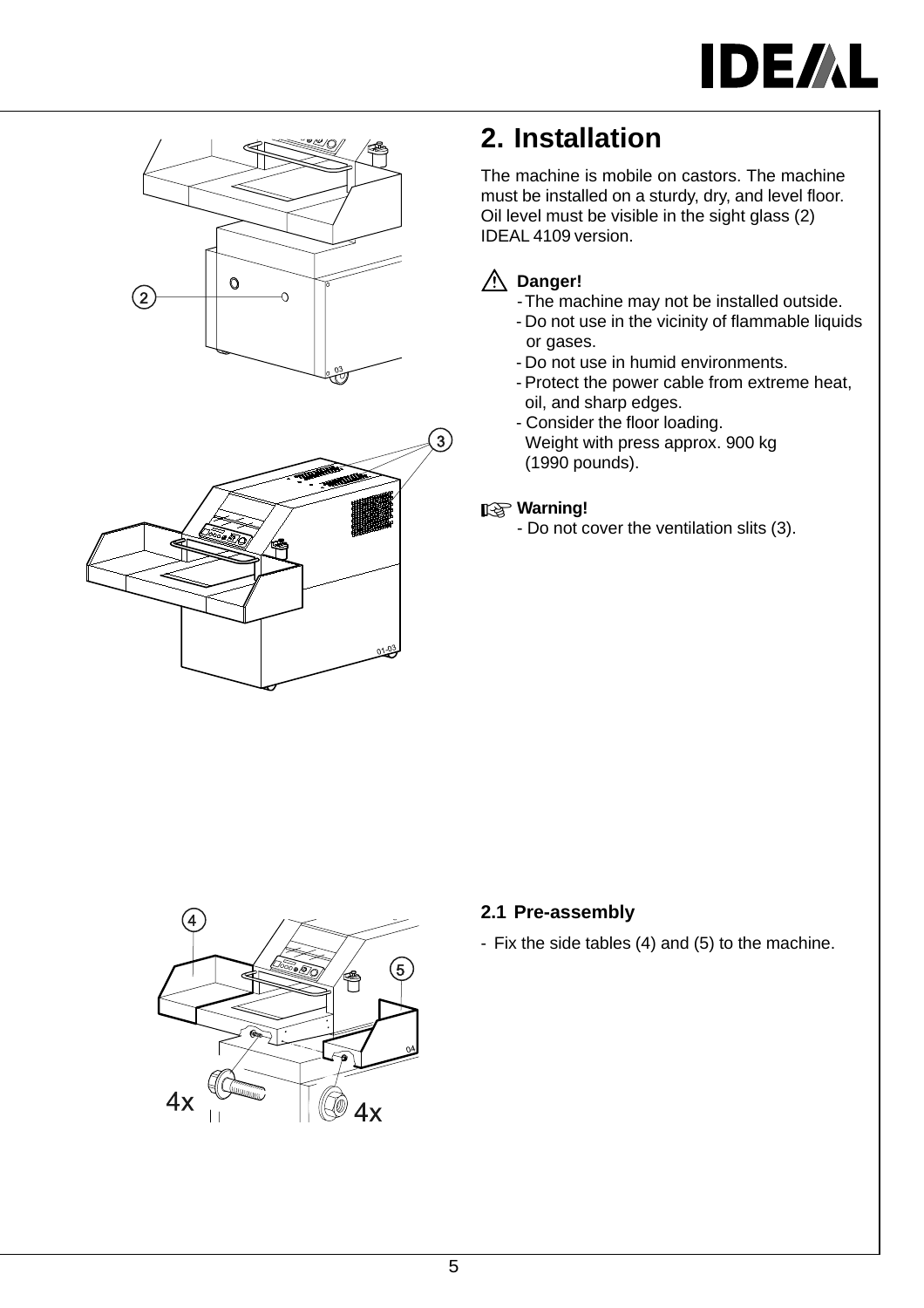#### **2.2 Power supply**

The name plate is located at the rear of the machine.

- Data stated on the name plate
	- Voltage " V ",
	- Frequency "Hz",
	- Power consumption "A"

must correspond to the values of the power supply unit.

- - **Earth wire must be available.**
- Connect the machine to the mains.

#### **2.3 Checking rotating direction**

Operate the machine for a short time as described under 3. "Operation"..

- The material is transported to the shredding mechanism by a conveyor belt.

#### **Warning!**

Switch off the machine immediately at the main switch if the conveyor belt runs in the opposite direction.

When the conveyor belt runs in the opposite direction:

The machine is wired according to the IEC standardized rotary field. When changing the rotary direction we recommend that this is performed by an experienced specialist. The rotary direction is changed by exchanging the "L1" and "L2" connections in the plug.



#### **Danger!**

Incorrect exchanging of connections may endanger the operator. If in doubt, this work should be performed by an electrical specialist.

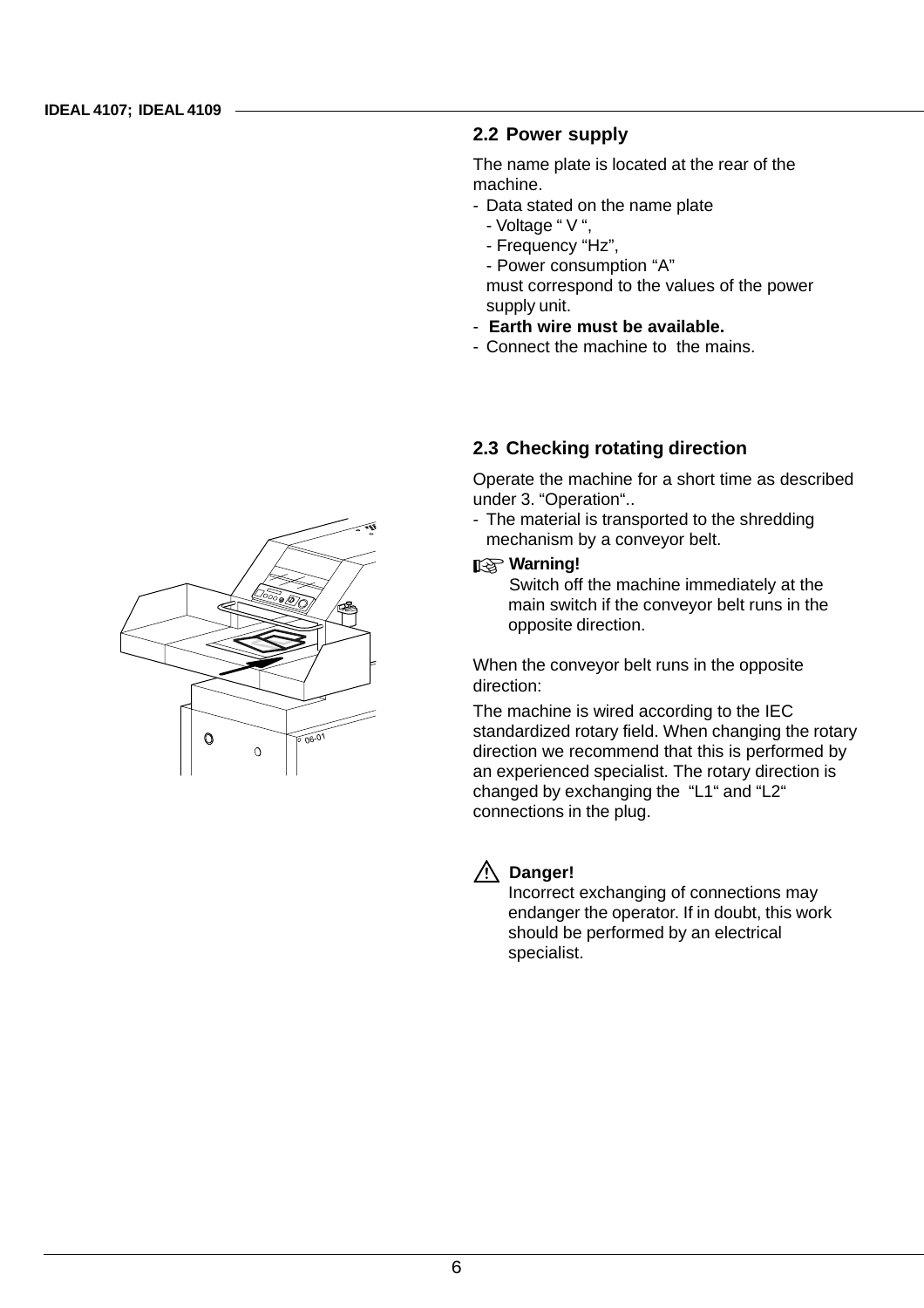## **3. Operation**

#### **Danger!**

The machine may only be operated by persons who have read and understood the operating instructions.

#### **Danger!**

Do not reach into the running shredding mechanism!

The shredding mechanism may cause serious injury!

#### **Danger!**

The machine will only run when the door is closed.

#### **3.1 Operating elements IDEAL 4107**

- (1) Start
- (2) Stop
- (3) Reverse switch and lamp showing "bag full"
- (4) Key switch
- (5) Standby
- (6) Mains switch
- (7) Emergency off

#### **3.2 Operating elements IDEAL 4109**

- (1) Start
- (2) Stop and lamp showing "baler full"
- (3) Reverse switch and lamp showing "paper jam"
- (4) Key switch
- (5) Standby
- (6) Mains switch
- (7) Emergency off

#### **3.3 Starting the machine**

#### **Danger!**

Do not shred any material which may loop or splinter. In case of danger, press emergency off button (7).

- Turn mains switch (6) to position " I "
- Emergency off (7) must be unlocked (turn to the right)
- Turn key switch (4) on.  $\rightarrow$  Standby (5) illuminates.
- Press and release the black button (1).
- Conveyor belt is running.
- Distribute the paper over the total width of the conveyor belt.



 $\overline{4}$ 

(5

6

 $\mathbf{3}$ 

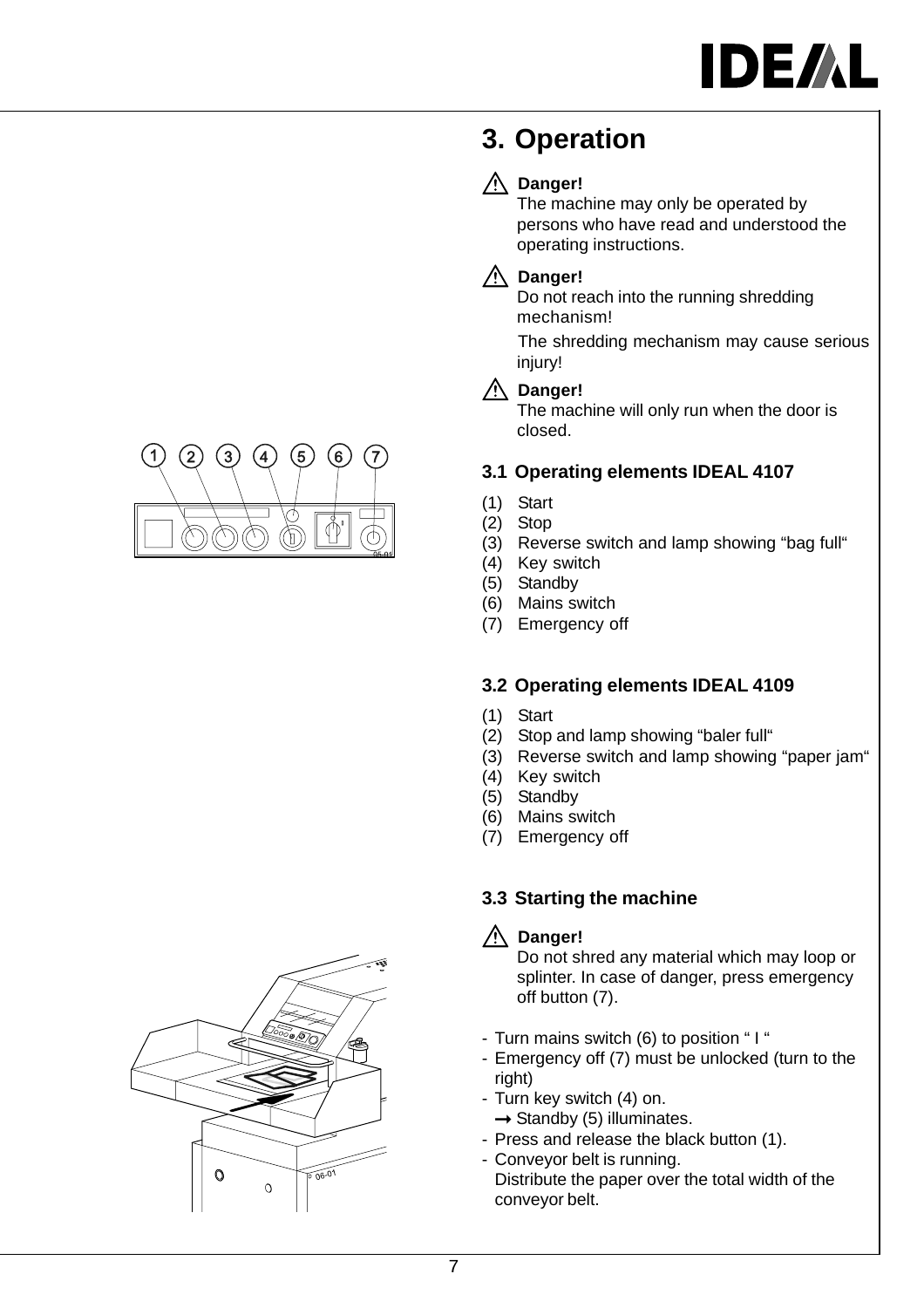

Machine stops due to overloading

- Remove any paper left on the conveyor belt. Do not reach behind the flap.
- Press and release the yellow key (3)  $\rightarrow$  Conveyor belt reverses.
- Feed less paper onto the conveyor belt.
- Start afresh.

Machine stops and yellow lamp (3) lights (IDEAL 4109)

- Wait until the yellow light goes out.
- Start a fresh, press black button.
- Wait until the baler is working and feed less paper onto the conveyor belt.

#### **Warning!**

Avoid continuous overloading of the machine.

Stopping the machine

- Press white button (2) or emergency off (7)

#### **Do not reach into the running shredding mechanism!**



#### **3.4 Switching off the machine**

For short breaks:

- Press white button  $(2) \rightarrow$  Conveyor belt stops, baler remains in automatic mode.

For longer breaks:

- Turn main switch (6) to position "0".  $\rightarrow$  The entire machine shuts down.
- Turn key switch (4) and remove the key  $\rightarrow$  Now the machine is secured from unauthorized use.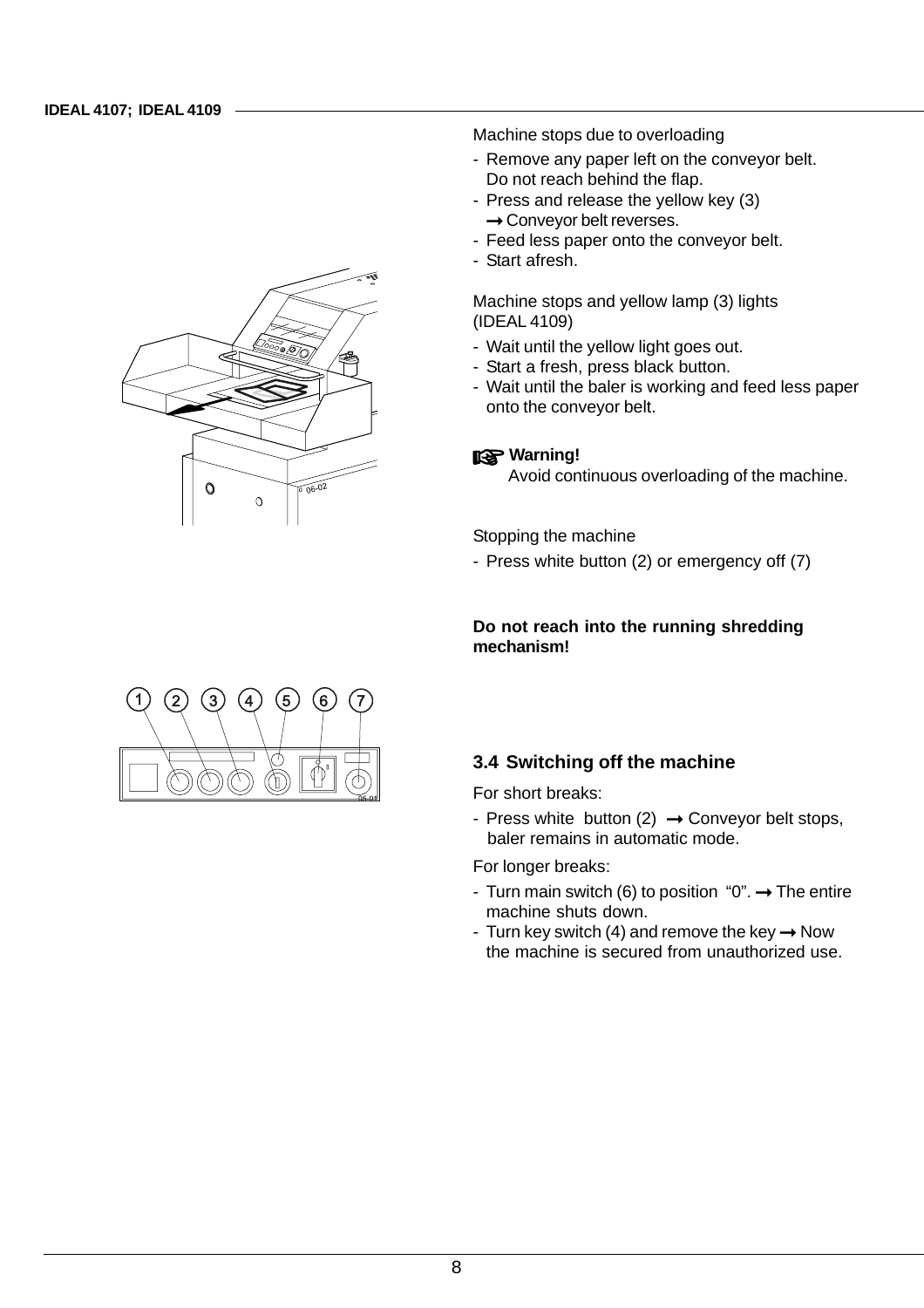



#### **3.5 Oiling the shredding mechanism**

If the sheet capacity reduces or after "bag full" we recommend that you oil the shredding mechanism.

- Press the oilpump button 3 x.
- After lubrication let the machine run several times backwards and forwards alternately.
- If tank (8) is empty refill with oil. Type of oil: cutting head oil

(၅  $(10)$ 

#### **3.6 Replacing the plastic bag (IDEAL 4107)**

Replace bag when "bag full" indicator lights.

- Open the door (9).
- Pull out the plastic bag holding the bottom of the bag.
- Push down the waste paper.
- Pull out the waste bag with frame (10) until it stops.
- Remove the round belt (11) from the waste bag frame.
- Tie the bag (for sealing parts and binding wires see accessories).
- Place a new bag into the bag frame (10) and turn the edge over the outside of the frame.
- Fasten the bag with the round belt. The round belt must fit into the channel of the bag frame.
- Push the bag frame into the machine and adjust the plastic bag with your foot.
- Close the door (9).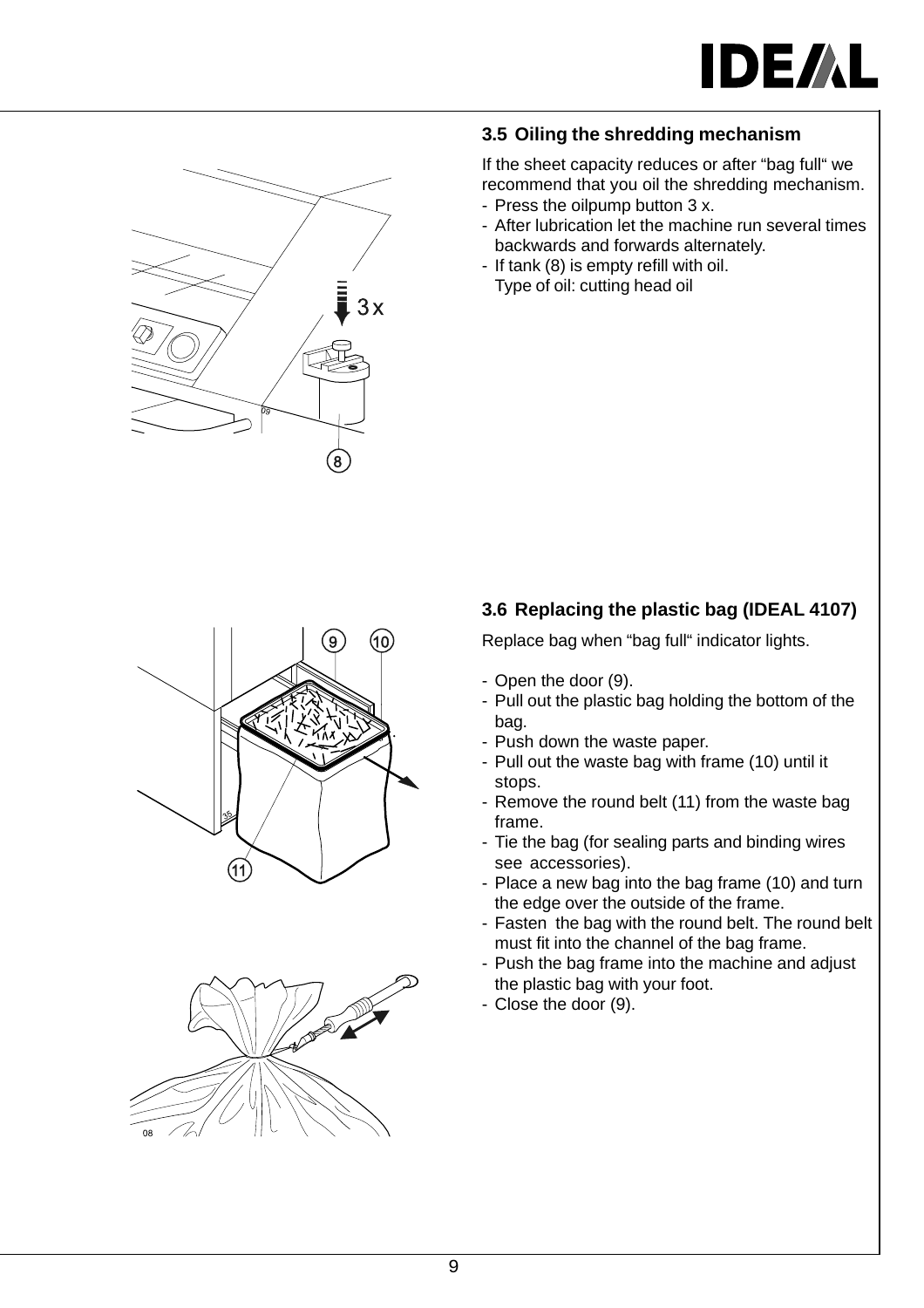

#### **3.7 Operation of baler (IDEAL 4109)**

Eject bale when the white control lamp shows

#### **Danger!**

Do not stand behind the bale ejecting guard during baling.  $\rightarrow$  Danger of being crushed.

Bale ejection

- Release safety slide (1). (Pull backwards and turn to the right).



#### **Danger!**

Do not stand behind the bale ejecting guard during baling.  $\rightarrow$  Danger of being crushed!

- Hold bale ejecting guard (2) with the left hand.
- Swing locking lever (3) with right hand nearly into horizontal position . . .



. . . until the cam locks into positon *(Pressure in the baling chamber decreases).*

- Hold bale ejecting guard (2) with the left hand and swing locking lever (3) with the right hand into basic position.

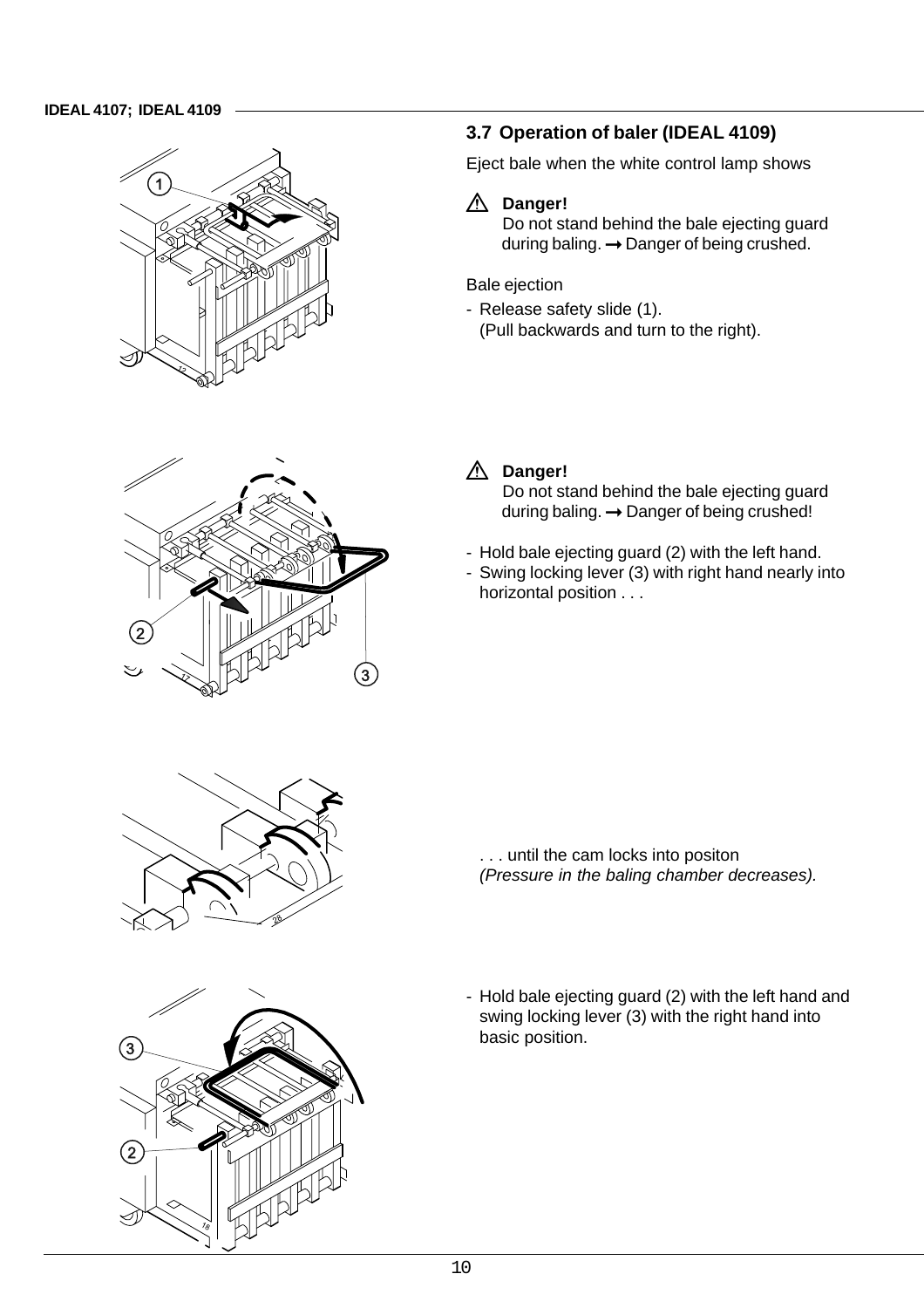# **IDEAL**

- Hold bale ejecting guard (2) with the left hand and swing locking mechanism (4) with the right hand into vertical positon . . .





. . . until securing bushing (5) locks into position.



- Swing down bale ejecting guard (2).

- Press green button (6) until the pump motor switches off. → bale is ejected.
- Remove clamping (7) and swing out clamps (8) and (9).

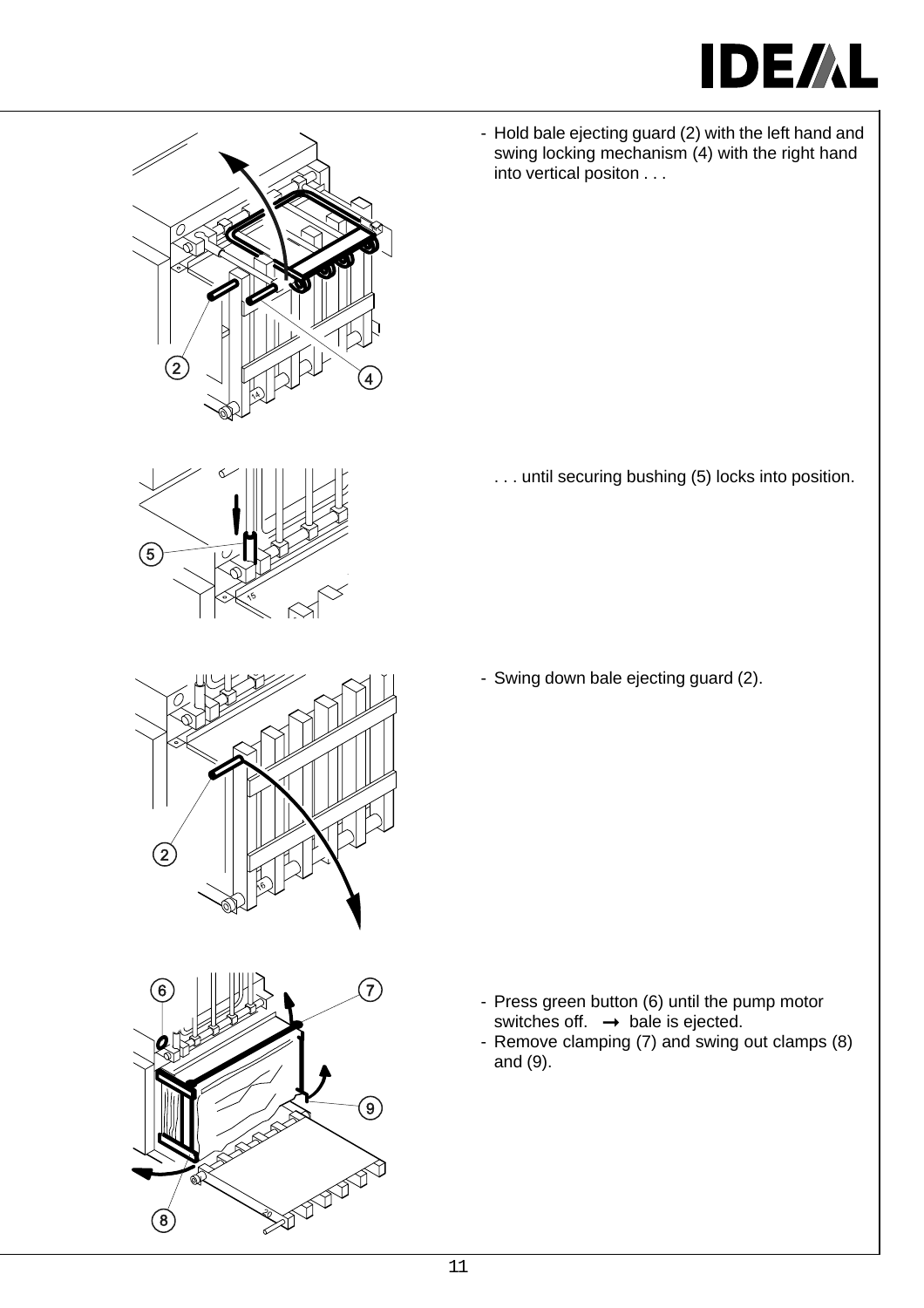

- While removing the plastic bag push down the remaining paper.
- Place pressed bale on the floor.

#### **Danger!**

Do not reach into the hopper.  $\rightarrow$  Danger of getting cut!

- Tie bales or seal with locking device. (for sealing parts and binding wires see accessories).
- Press ball knob (10) for approx. 2 secs.  $\rightarrow$  Piston reverses for a short distance.



**Danger!**

- Do not reach under the cover sheet (11).  $\rightarrow$  Danger of getting cut!
- Stand upon the bale ejecting guard (12).
- Slide new plastic bag (13) over the bale hopper.



- Swing in clamps (8) and (9) and secure on tension rod (7).
- Press ball knob (10) for approx. 2 secs.  $\rightarrow$  Piston reverses for a short distance.
- Swing up bale ejecting guard (4).

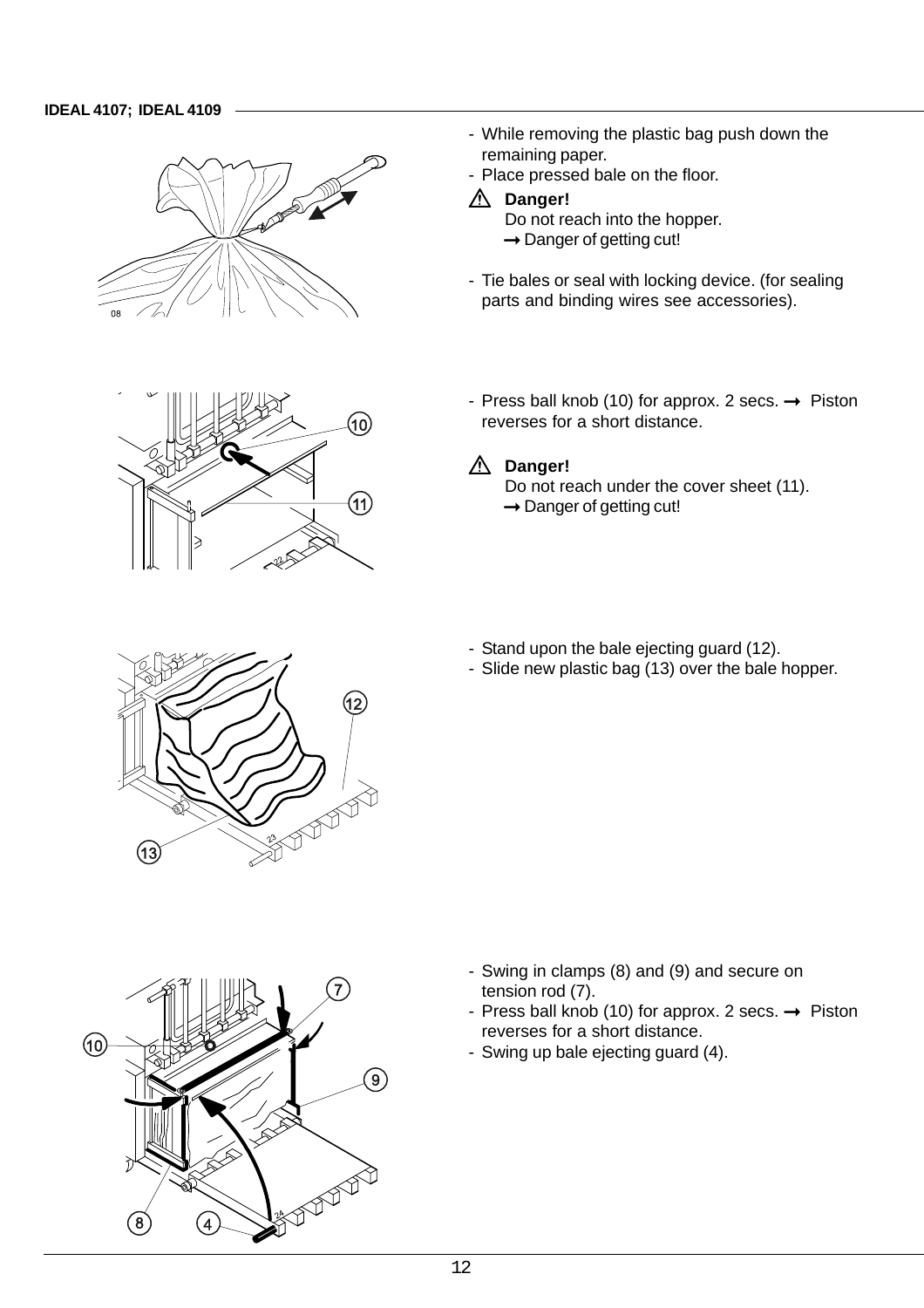# **IDEAL**





- Slightly open the bale ejecting guard (2) with both hands until the lug (14) is above the locking catch (15).

- Push up locking bush (5) and swing down locking

Close bale

mechanism (4).



- Hold bale ejecting guard with the left hand. Swing locking lever (2) with the right hand until it is almost in horizontal position and after locking into catch return it to the original position.

- Check that lug (14) has locked into catch (15).

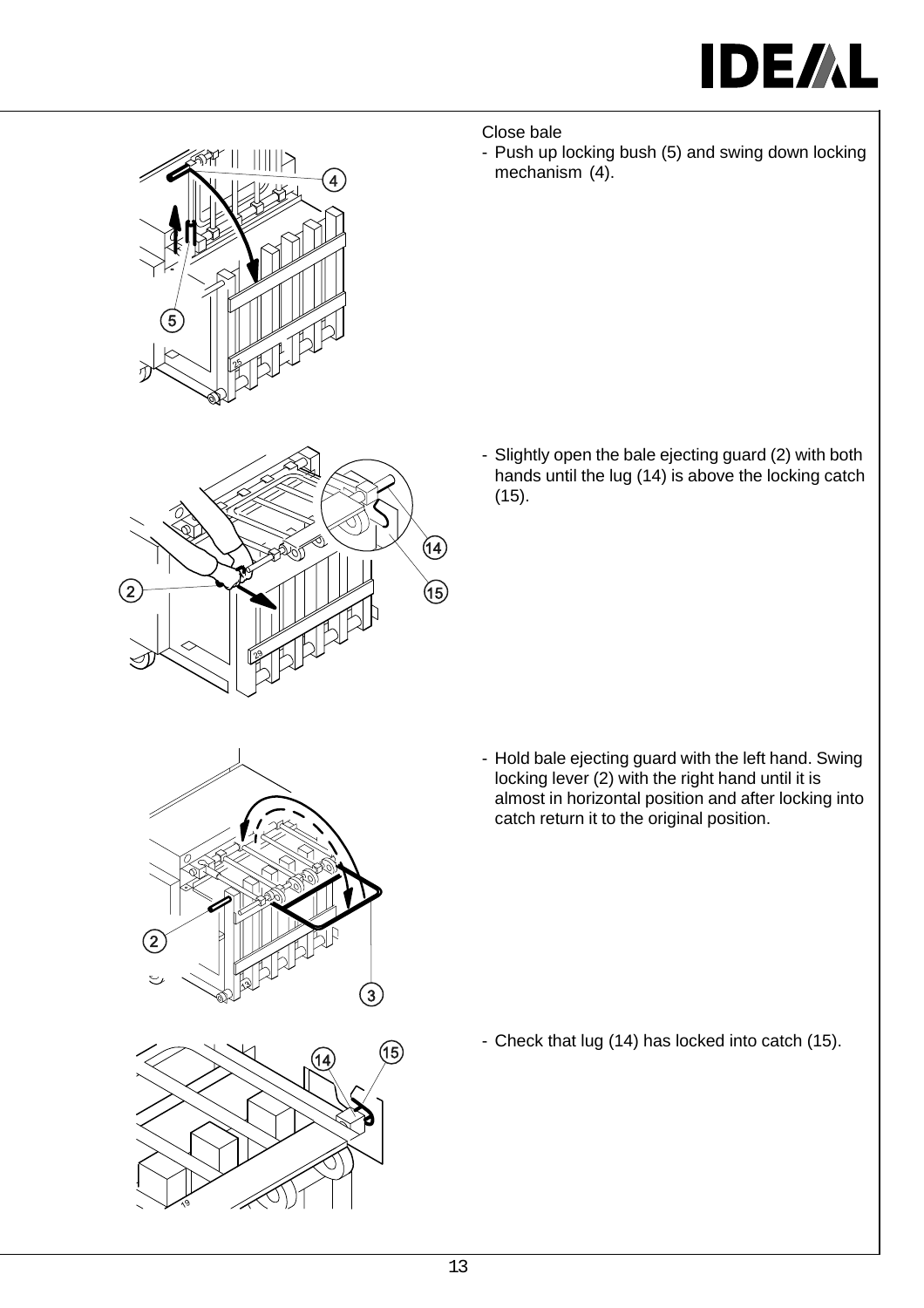

- **Important!** Lock safety slide (1). (Pull back and turn up.).



#### **3.8 Premature ejecting of bale (IDEAL 4109)**

- Push knob (16) with pen or similar.
- Further procedure as described in 3.7 "Operation of baler".



#### **3.9 Central lubrication (IDEAL 4109)**

- The baler is equipped with a central lubrication system for the baler guides.

#### If signal sounds

- Remove cover (17).
- Top up oil in storage container (18). To refill oil we recommend a standard oil can.
- Replace cover (17).

#### Type of oil

- All motor oils such as e.g. 15W40 all brands.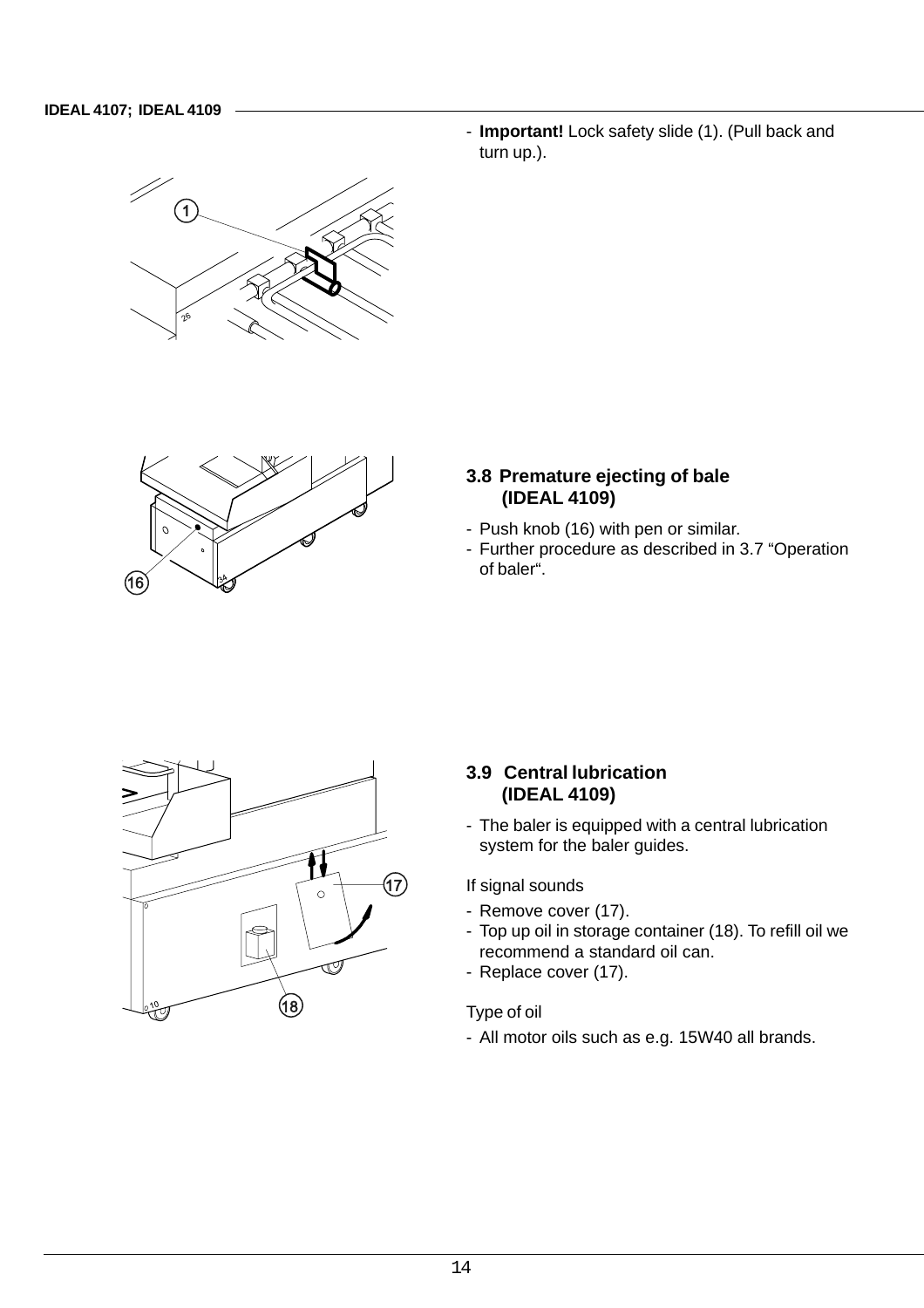## **4. Trouble-shooting**

#### **Danger!**

Disconnect from the mains before starting any service work or before removing the cover.

#### Malfunction:

Standby (5) is not lighting up / machine does not start.

#### Cause:

- Door / bale ejecting guard open
- Main switch "OFF"
- Emergency button is pressed
- Key switch is vertical
- Machine is plugged in
- On-site fuse
- Machine is overloaded The motor protection switch releases the machine after approx. 2 min.
- Central lubrication IDEAL 4109

#### Malfunction:

Motor hums and has no power.

Cause: One phase is missing.

Remedy: Ensure that voltage is on all 3 phases

#### Malfunction:

Machine switches off during normal operation.

a) Cause:

Indicator for "Bag full" / "baler full" lights  $\rightarrow$  Shred bag / baler is full.

Remedy: Renew plastic bag / empty baler.

b) Cause: Machine is overloaded too frequently.

Remedy: Check on-site fuse Motor protection switch releases the machine after approx. 2 min.

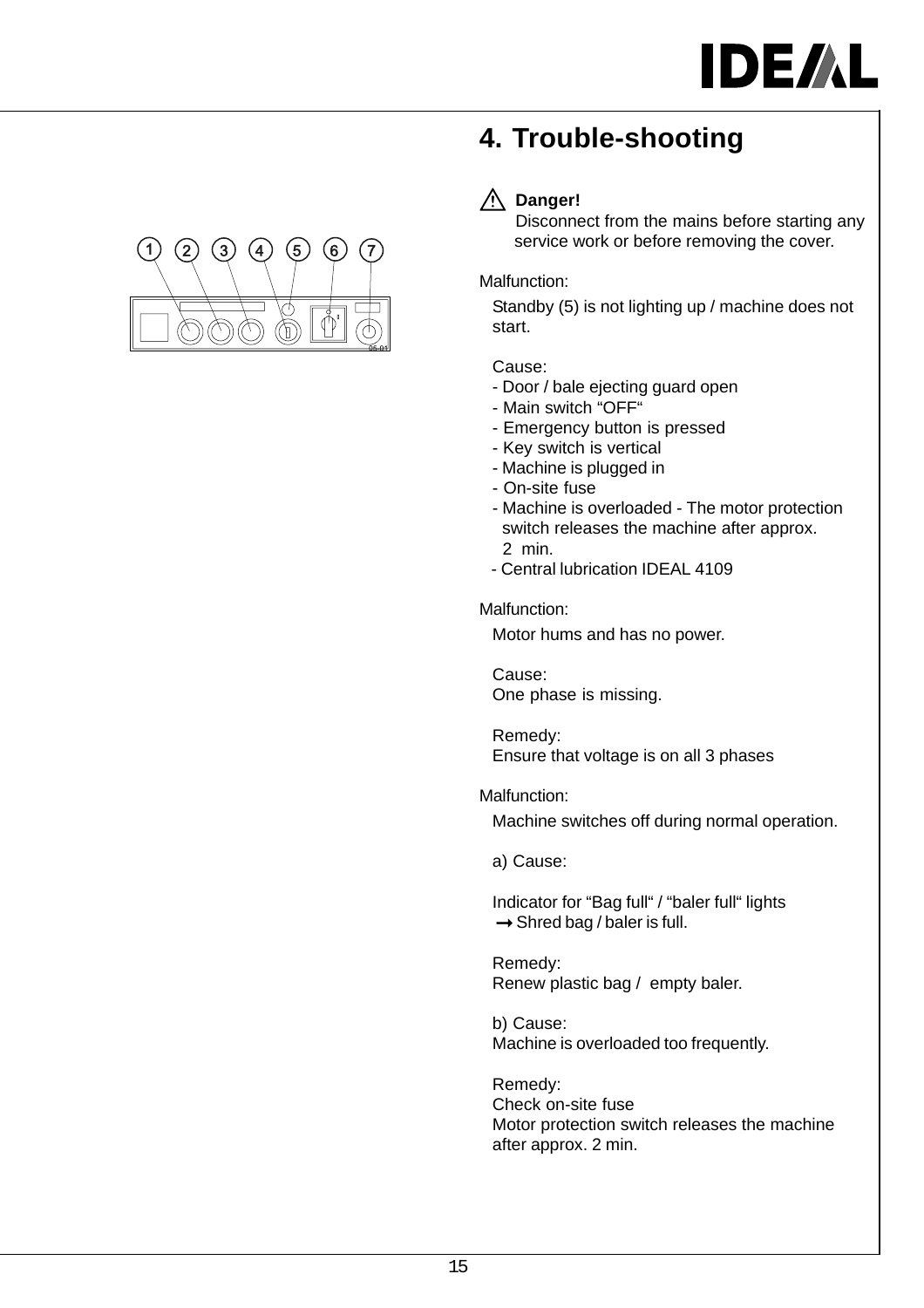

## **5. Accessories**

| Plastic bags 350 I (50 pieces)                                | 9000412 |
|---------------------------------------------------------------|---------|
| Cutting head oil 10 x 0,2 l                                   | 9000610 |
| For fastening plastic bags:<br>Wire twisting tool for one-way |         |
| plastic bags                                                  | 9000591 |
| Wire ties for one-way plastic bags                            |         |
| $(1000$ pieces)                                               | 9000592 |
|                                                               |         |

**RS** Attention!

Only use manufacturer recommended accessories.

## **6. Technical data**

The exact technical specifications can be found on the technical specifications sticker on the machine.

IDEAL 4107

Noise level 76 dB(A). Fuse protection 400V with 16 A. Fuse protection 220V with 20 A.

IDEAL 4109 Noise level 75 dB(A). Fuse protection 400V with 32 A. Fuse protection 220V with 50 A.



If you have further questions please contact your dealer or directly on the internet **Service@Krugpriester.com**.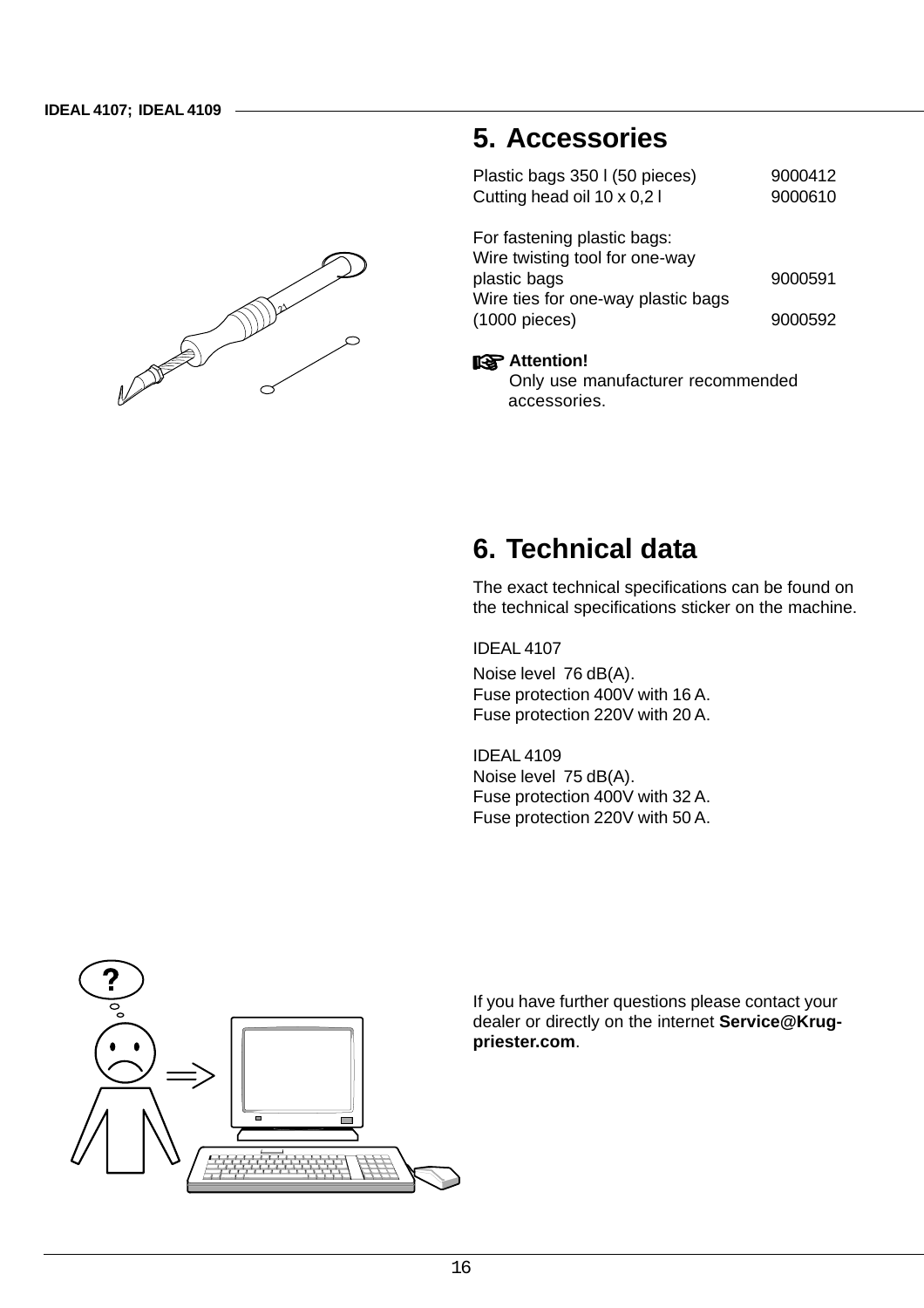

**EG-KONFORMITÄTSERKLÄRUNG EC-declaration of conformity Déclaration de conformité CE Declaración CE de conformidad Dichiarazione CE di conformità EG-verklaring van overeenstemming Declaraçao CE de conformidade EF-overensstemmelseserklæring** 

#### **- Hiermit erklären wir, daß die Bauart von**

- Herewith we declare that
- Par la présente, nous déclarons que
- Por la presente, declaramos que la
- Si dichiara che il modello della
- Hiermede verklaren wij, dat de in de handel gebrachte machine
- Com a presente, declaramos que o modelo da
- Hermed erklæres, at produkttypen

| 4107; | 4107 CC: | 6040 S:    | 6040 C  |
|-------|----------|------------|---------|
| 4109; | 4109 CC; | $6140$ SP; | 6140 CP |

#### **- folgenden einschlägigen Bestimmungen entspricht:**

- complies with the following provisons applying to it:
- sont conformes aux dispositions pertinentes suivantes:
- satisface las disposiciones pertinentes siguientes:
- è conforme alle seguenti disposizioni pertinenti:
- voldoet aan de eisen van de in het vervolg genoemde bepalingen:
- está em conformidade com as disposições pertinentes, a saber:
- er i overensstemmelse med følgende bestemmelser:

#### **EWG-RL 89/392; EWG-RL 73/23; EWG-RL 89/336**

#### **- Angewendete harmonisierte Normen insbesondere**

- Applied harmonized standards in particular
- Normes harmonisée utilisées, notamment
- Normas armonizadas utilizadas particularmente
- Norme armonizzate applicate in particolare
- Gebruikte geharmoniseerde normen, in het bijzondere
- Normas harmonizadas utilizadas, em particular
- Harmoniserede standarder, der blev anvendt, i særdaleshed

**EN60204; EN55014-1; EN55014-2 EN292; EN294; EN27779** 

Krug & Priester GmbH u. Co KG 25. 1. 2002 72336 Balingen, Germany Datum Wolfgang Priester

W. Pierroi

- General Manager -

 $\mathcal{C} \in$ 



**QUALITÄTSMANAGEMENTSYSTEM** 



11AVKon